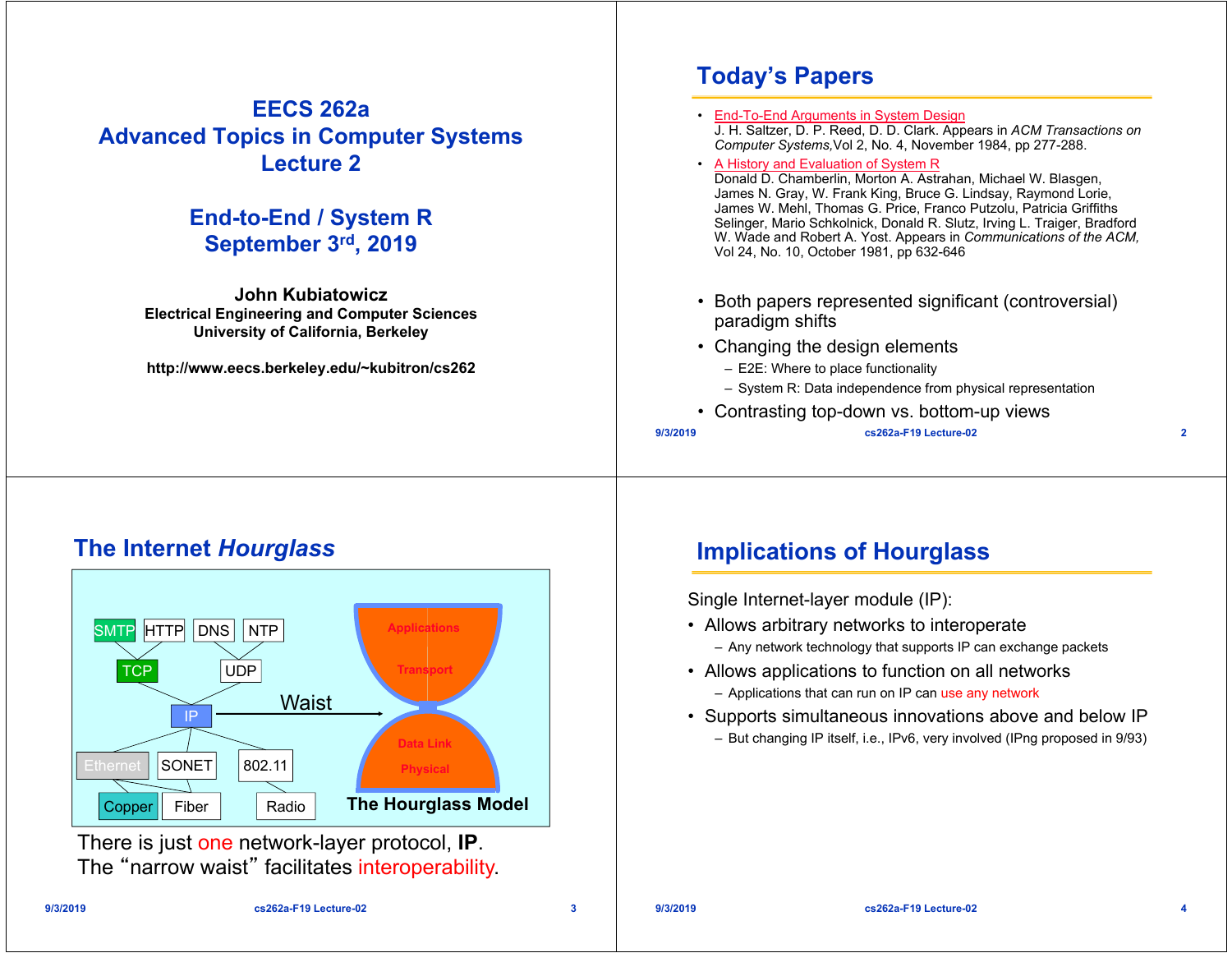# **Drawbacks of Layering**

|          | • Layer N may duplicate layer N-1 functionality<br>- E.g., error recovery to retransmit lost data                                                                                                                                                                                                                                                                                                                                         |          | • Hugely influential paper: "End-to-End Arguments in<br>System Design" by Saltzer, Reed, and Clark ('84)                      |
|----------|-------------------------------------------------------------------------------------------------------------------------------------------------------------------------------------------------------------------------------------------------------------------------------------------------------------------------------------------------------------------------------------------------------------------------------------------|----------|-------------------------------------------------------------------------------------------------------------------------------|
|          | • Layers may need same information<br>$-$ E.g., timestamps, maximum transmission unit size<br>• Layering can hurt performance<br>$-$ E.g., hiding details about what is really going on<br>• Some layers are not always cleanly separated<br>- Inter-layer dependencies for performance reasons<br>- Some dependencies in standards (header checksums)<br>• Headers start to get really big<br>- Sometimes header bytes >> actual content |          | • "Sacred Text" of the Internet<br>- Endless disputes about what it means<br>- Everyone cites it as supporting their position |
| 9/3/2019 | cs262a-F19 Lecture-02                                                                                                                                                                                                                                                                                                                                                                                                                     | 9/3/2019 | cs262a-F19 Lecture-02                                                                                                         |

#### **Basic Observation**

#### • Some types of network functionality can only be correctly implemented end-to-end

- Reliability, security, etc
- Because of this, end hosts:
	- Can satisfy the requirement without network's help
	- Will/must do so, since can't *rely* on network's help
- Therefore don't go out of your way to implement them in the network

## **Example: Reliable File Transfer**

**Placing Network Functionality**



- Solution 1: make each step reliable, and then concatenate them
- Solution 2: end-to-end check and try again if necessary

**9/3/2019**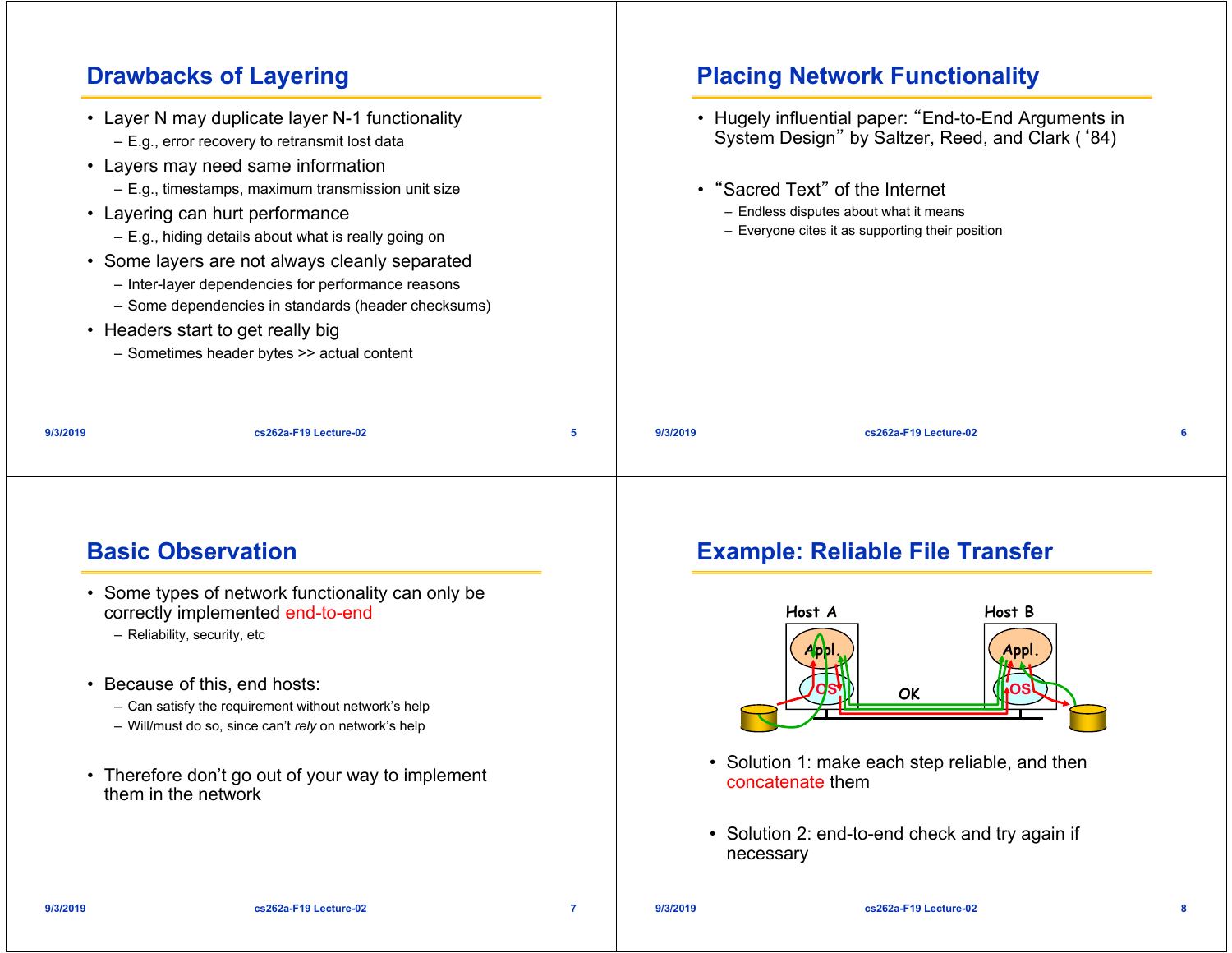# **Discussion**

| <b>Discussion</b>                                      |                                                                                                                                                                                                                                                                                                                                        |    |          | <b>End-to-End Principle</b>                                                                                                                                                                                                                                                                                                                                                                                                                 |    |
|--------------------------------------------------------|----------------------------------------------------------------------------------------------------------------------------------------------------------------------------------------------------------------------------------------------------------------------------------------------------------------------------------------|----|----------|---------------------------------------------------------------------------------------------------------------------------------------------------------------------------------------------------------------------------------------------------------------------------------------------------------------------------------------------------------------------------------------------------------------------------------------------|----|
| • Solution 1 is incomplete<br>• Solution 2 is complete | - What happens if memory is corrupted?<br>- Receiver has to do the check anyway!<br>- Full functionality can be entirely implemented at application layer with no<br>need for reliability from lower layers<br>• Is there any need to implement reliability at lower layers?<br>- Well, it could be more efficient or more problematic |    |          | Implementing this functionality in the network:<br>• Doesn't reduce host implementation complexity<br>• Does increase network complexity<br>• Probably imposes delay and overhead on all<br>applications, even if they don't need functionality<br>• However, implementing in network can enhance<br>performance in some cases<br>- E.g., very lossy links such as wireless<br>• It may also help mitigate denial of service and/or privacy |    |
| 9/3/2019                                               | cs262a-F19 Lecture-02                                                                                                                                                                                                                                                                                                                  | 9  | 9/3/2019 | cs262a-F19 Lecture-02                                                                                                                                                                                                                                                                                                                                                                                                                       | 10 |
|                                                        | <b>Conservative Interpretation of E2E</b>                                                                                                                                                                                                                                                                                              |    |          | <b>Moderate Interpretation</b>                                                                                                                                                                                                                                                                                                                                                                                                              |    |
| $\bullet$                                              | Don't implement a function at the lower levels of the system<br>unless it can be completely implemented at this level                                                                                                                                                                                                                  |    | network  | • Think twice before implementing functionality in the                                                                                                                                                                                                                                                                                                                                                                                      |    |
| ٠                                                      | Unless you can relieve the burden from hosts, don't bother                                                                                                                                                                                                                                                                             |    |          | • If hosts can implement functionality correctly,<br>implement it in a lower layer only as a performance<br>enhancement                                                                                                                                                                                                                                                                                                                     |    |
|                                                        |                                                                                                                                                                                                                                                                                                                                        |    |          | • But do so only if it does not impose burden on<br>applications that do not require that functionality                                                                                                                                                                                                                                                                                                                                     |    |
|                                                        |                                                                                                                                                                                                                                                                                                                                        |    |          | • This is the interpretation I use                                                                                                                                                                                                                                                                                                                                                                                                          |    |
| 9/3/2019                                               | cs262a-F19 Lecture-02                                                                                                                                                                                                                                                                                                                  | 11 | 9/3/2019 | cs262a-F19 Lecture-02                                                                                                                                                                                                                                                                                                                                                                                                                       | 12 |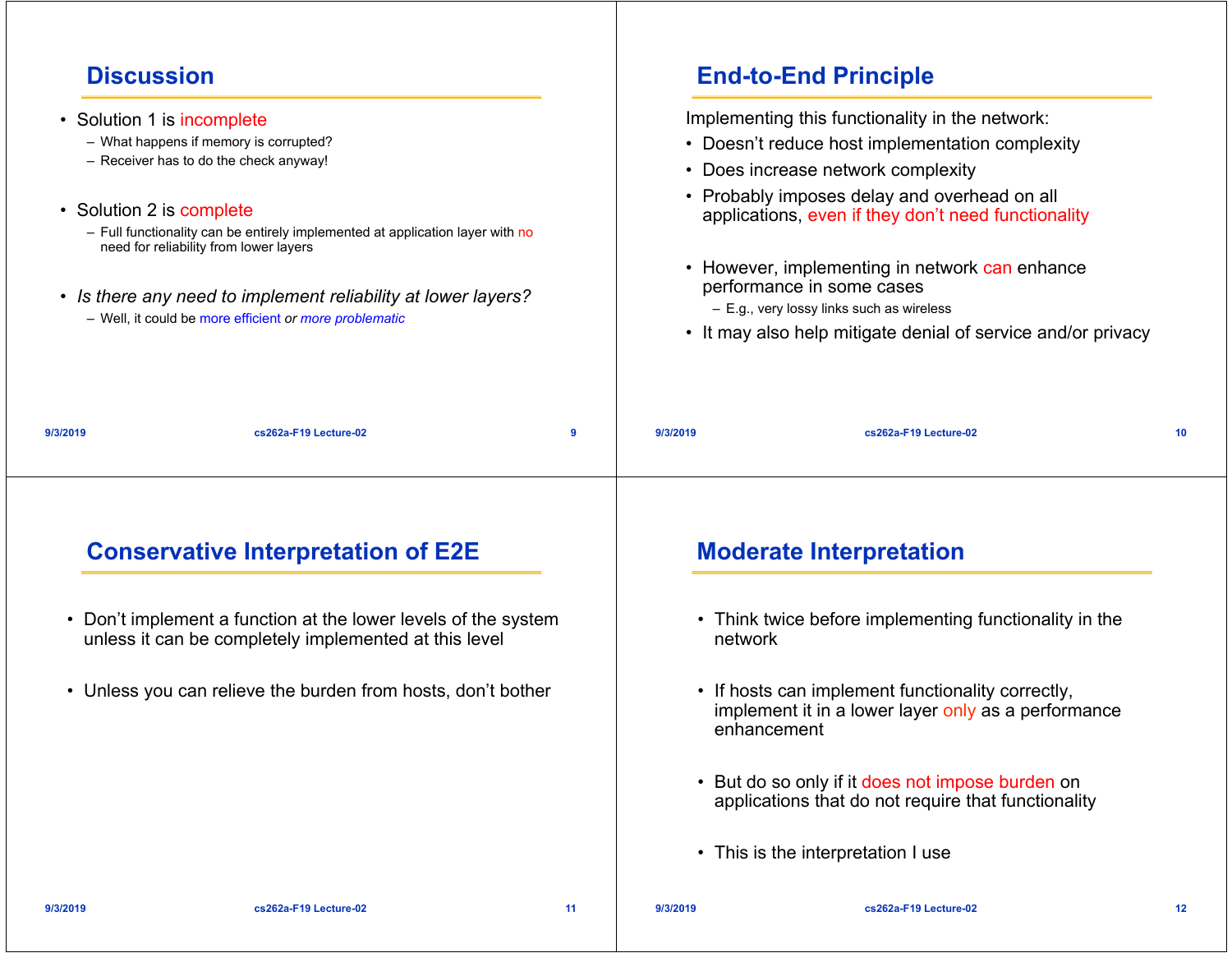#### **Older Research Example**

- Goal: Flexible networking protocols in support of error resilient video codecs
- Target domain: Live video streaming over 2G GSM cellular network
- Environment: Low-bit rate video codecs that are highly tolerant of errors in the byte stream – H.263++: Motion vectors, prediction, error/loss concealment
- What is the role of reliability in the network?

#### **Live Video Streaming over Cellular**



| 9/3/2019 |
|----------|

**cs262a-F19 Lecture-02 14**

#### **Wireless Video Streaming**

• GSM Radio Link Protocol: reliable data delivery on radio link

**cs262a-F19 Lecture-02 13**

- Issue: reliability versus delay do you need reliability when you have an error tolerant video codec?
- Solution #1: turn off reliability in RLP and PPP
	- Fewer video packets delivered!
	- UDP checksums caused "damaged" packets to be dropped

#### **Need Variable Degrees of Reliability**

- Protect headers (need for routing/delivery), not data!
- Solution #2:
	- UDP Lite (Larzon, Degemark, and Pink)
		- » Flexible checksum only protects packet headers and allows apps to receive corrupted data
	- RLP Lite / PPP Lite (new protocols)
		- » Same as UDP Lite, but for radio link / link layer
- Simulation/experiments: UDP Lite/RLP Lite/PPP Lite
	- Collected 4480 min of wireless video traces, (~4 min per video)
	- Bad channel conditions (signal strength ~2-3), BLER ~ 1.5%
	- Used simulation to repeat experiments
- Results

**9/3/2019**

- Less E2E delay, constant jitter, higher throughput, lower packet loss
- … than UDP (with or without RLP)

**9/3/2019**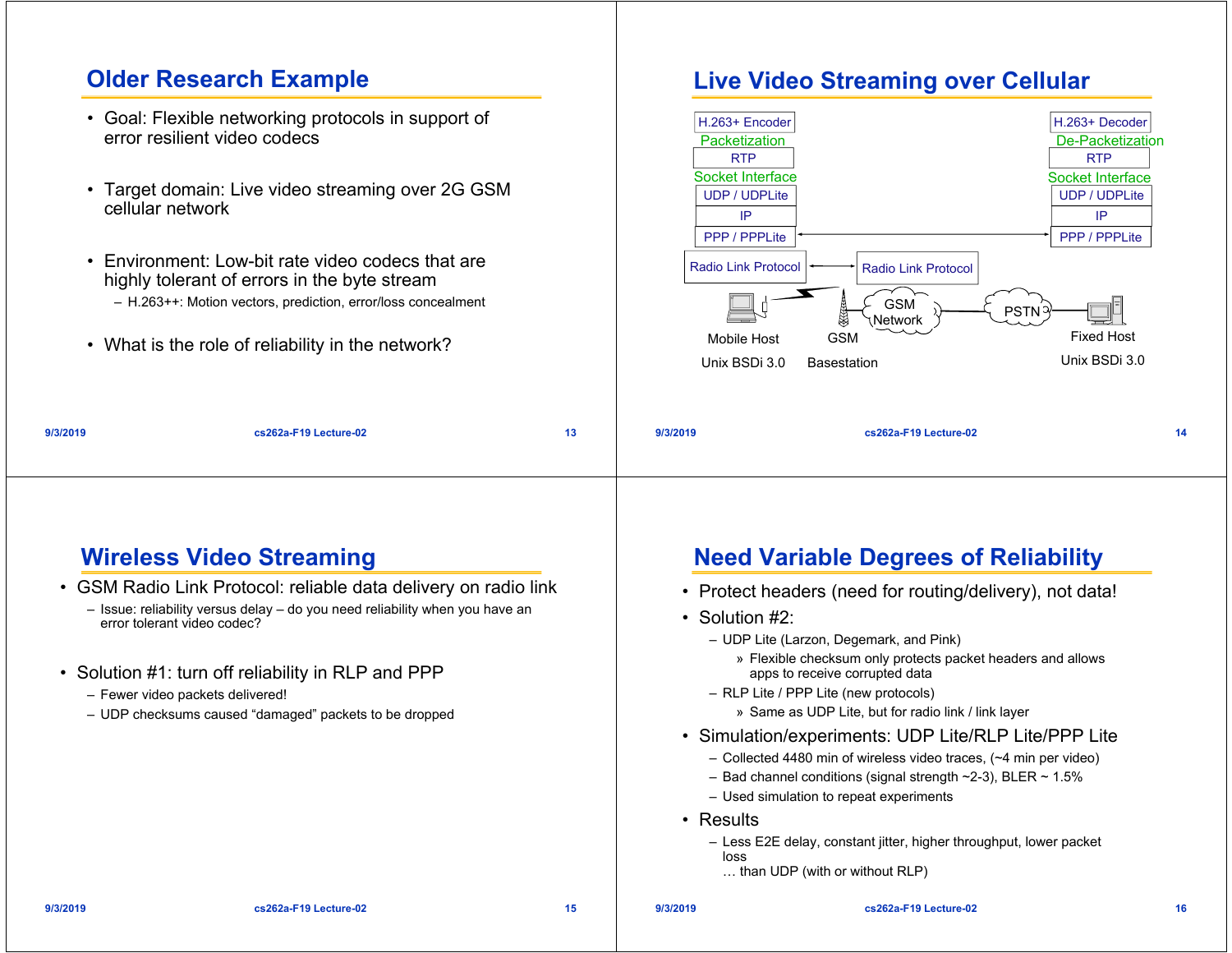# **End to End Delay**



#### **Packet Loss**





#### **Anti End-to-End Arguments for Edge Compute? Reasoning about the infrastructure**

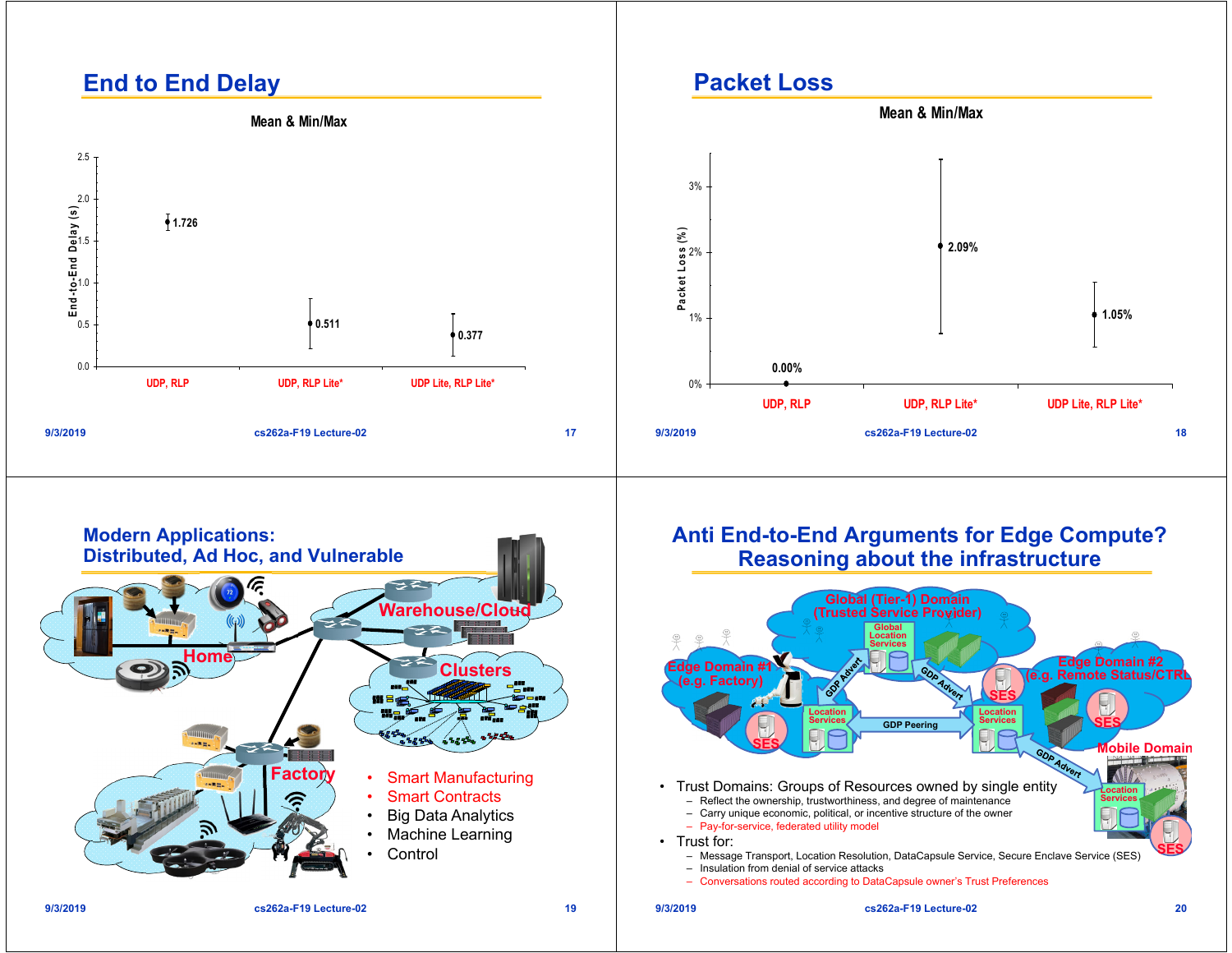#### **Summary**

|                                                                   | • E2E argument encourages us to keep IP simple                                                                                                                                                                                                                                                                        |    |            | • What were the authors' goals?<br>• What about the evaluation/metrics?                                                                                                                                                             |  |
|-------------------------------------------------------------------|-----------------------------------------------------------------------------------------------------------------------------------------------------------------------------------------------------------------------------------------------------------------------------------------------------------------------|----|------------|-------------------------------------------------------------------------------------------------------------------------------------------------------------------------------------------------------------------------------------|--|
| functionality, and<br>functionality<br>$-$ Storage, architecture, | • If higher layer can implement functionality correctly,<br>implement it in a lower layer only if<br>- it improves the performance significantly for application that need that<br>- it does not impose burden on applications that do not require that<br>• Principle is broadly applicable to other systems domains |    | challenge? | • Did they convince you that this was a good<br>system/approach?<br>• Were there any red-flags?<br>• What mistakes did they make?<br>• Does the system/approach meet the "Test of Time"<br>• How would you review this paper today? |  |
| 9/3/2019                                                          | cs262a-F19 Lecture-02                                                                                                                                                                                                                                                                                                 | 21 | 9/3/2019   | cs262a-F19 Lecture-02                                                                                                                                                                                                               |  |

# **DataBase Management Systems History**

- Late 60's: network (CODASYL) & hierarchical (IMS) DBMS
	- IMS built for Apollo program

**Is this a good paper?**

– Charles Bachman: father of CODASYL predecessor IDS (at GE in early 1960's), Turing award #8 (1973, between Dijkstra and Knuth)

#### **BREAK**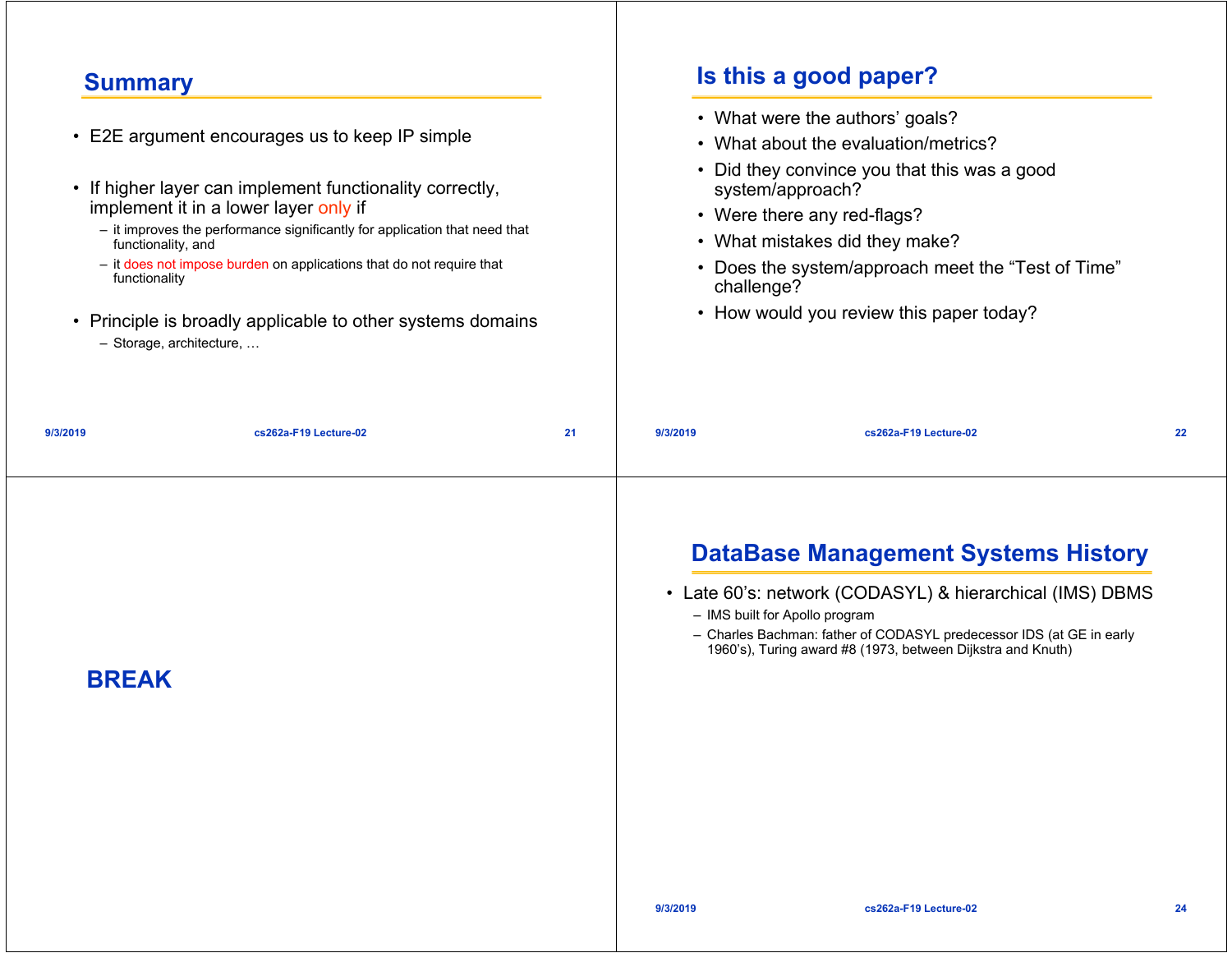### **Network Model Example**



# 1970: Edgar Codd's Paper

- The most influential paper in DB research
	- Set-at-a-time DML with the key idea of "data independence"
	- Allows for schema and physical storage structures to change under the covers
	- Papadimitriou: "as clear a paradigm shift as we can hope to find in computer science"
	- Edgar F. Codd: Turing award #18 (1981, between Hoare and Cook)



#### *Data Independence –* both logical and physical

- What physical tricks could you play under the covers? Think about modern HW!
- "Hellerstein's Inequality":

**IMS Model**

- Need data independence when *d*app/*dt << d*environment/*dt*
- Other scenarios where this holds?
- This is an early, powerful instance of two themes: *levels of indirection* and *adaptivity*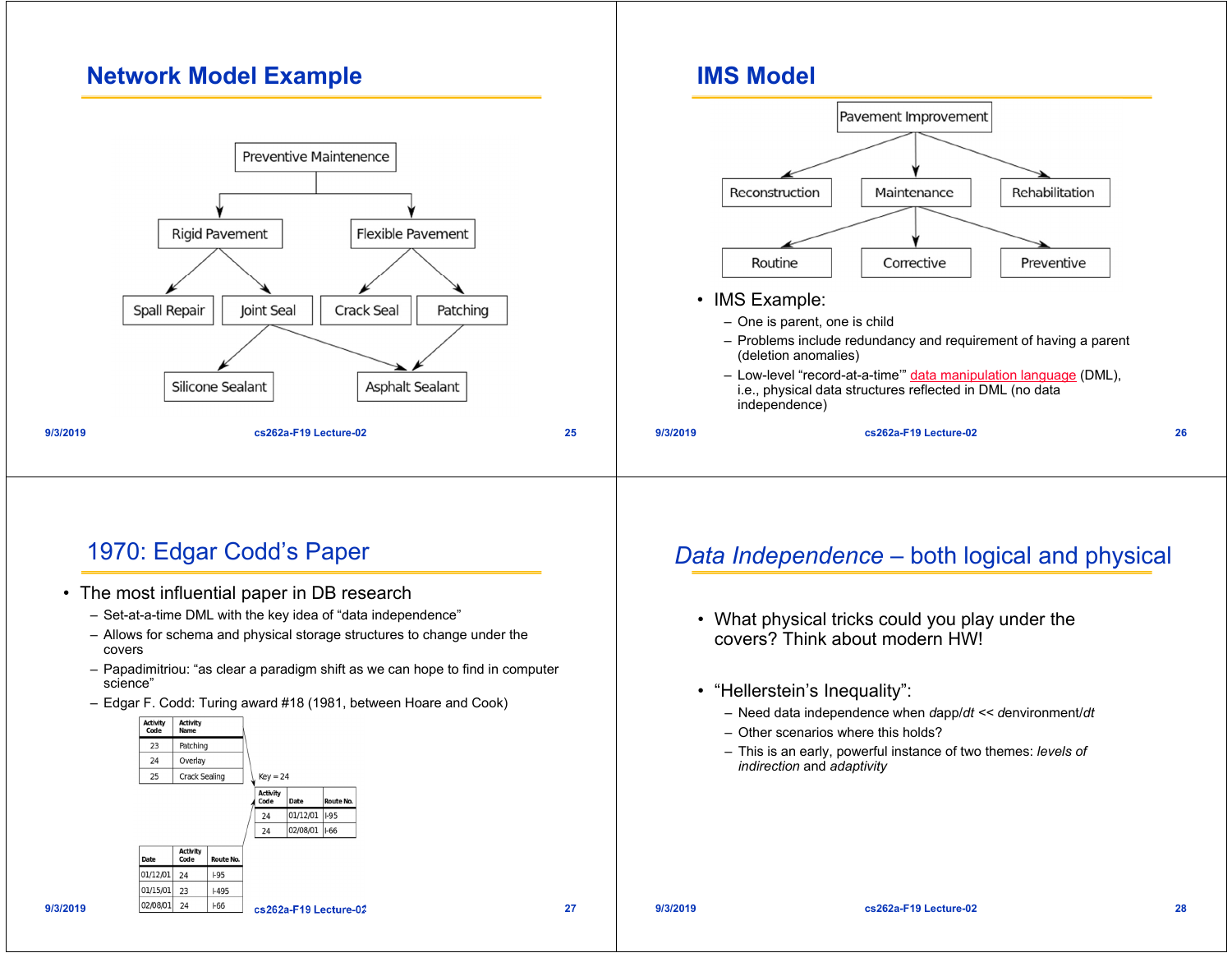# **"Modern" DBMS Prototypes**

|                                                    | "Modern" DBMS Prototypes                                                                                                                                                                                                                                                                   |    |          | <b>Ingres: UCB 1974-77</b>                                                                                                                                                                                                                            |    |
|----------------------------------------------------|--------------------------------------------------------------------------------------------------------------------------------------------------------------------------------------------------------------------------------------------------------------------------------------------|----|----------|-------------------------------------------------------------------------------------------------------------------------------------------------------------------------------------------------------------------------------------------------------|----|
| • Mid 70's:<br>prototypes<br>• Ingres and System R | - Wholesale adoption of Codd's vision in 2 full-function (sort of)<br>- Ancestors of essentially all today's commercial systems                                                                                                                                                            |    |          | • An early and pioneering "pickup team", including<br>Stonebraker & Wong<br>• Begat Ingres Corp (CA), CA-Universe, Britton-Lee,<br>Sybase, MS SQL Server, Wang's PACE, Tandem<br>Non-Stop SQL                                                         |    |
| 9/3/2019                                           | cs262a-F19 Lecture-02                                                                                                                                                                                                                                                                      | 29 | 9/3/2019 | cs262a-F19 Lecture-02                                                                                                                                                                                                                                 | 30 |
|                                                    | <b>System R: IBM San Jose (now Almaden)</b>                                                                                                                                                                                                                                                |    |          | <b>Discussion</b>                                                                                                                                                                                                                                     |    |
| $\cdot$ 15 PhDs                                    |                                                                                                                                                                                                                                                                                            |    |          | • System R arguably got more stuff "right", though there<br>was lots of information passing between both groups                                                                                                                                       |    |
| $\bullet$                                          | Begat IBM's SQL/DS & DB2, Oracle, HP's Allbase,<br><b>Tandem Non-Stop SQL</b>                                                                                                                                                                                                              |    |          | • Both were viable starting points, proved practicality of<br>relational approach                                                                                                                                                                     |    |
|                                                    | • Jim Gray: Turing Award #22 (1998, between<br>Englebart and Brooks)                                                                                                                                                                                                                       |    |          | - Direct example of theory --> practice!<br>- ACM Software Systems award #6 shared by both<br>- Stated goal of both systems was to take Codd's theory and turn it into<br>a workable system as fast as CODASYL but much easier to use and<br>maintain |    |
|                                                    | • Lots of Berkeley folks on the System R team<br>- Including Gray (1st CS PhD @ Berkeley), Bruce Lindsay, Irv<br>Traiger, Paul McJones, Mike Blasgen, Mario Schkolnick, Bob<br>Selinger, Bob Yost. See<br>http://www.mcjones.org/System_R/SQL_Reunion_95/sqlr95-<br>Prehisto.html#Index71. |    |          | - Interestingly, Stonebraker received ACM SIGMOD Innovations Award<br>#1 (1991), Gray #2 (1992), whereas Gray got the Turing first.                                                                                                                   |    |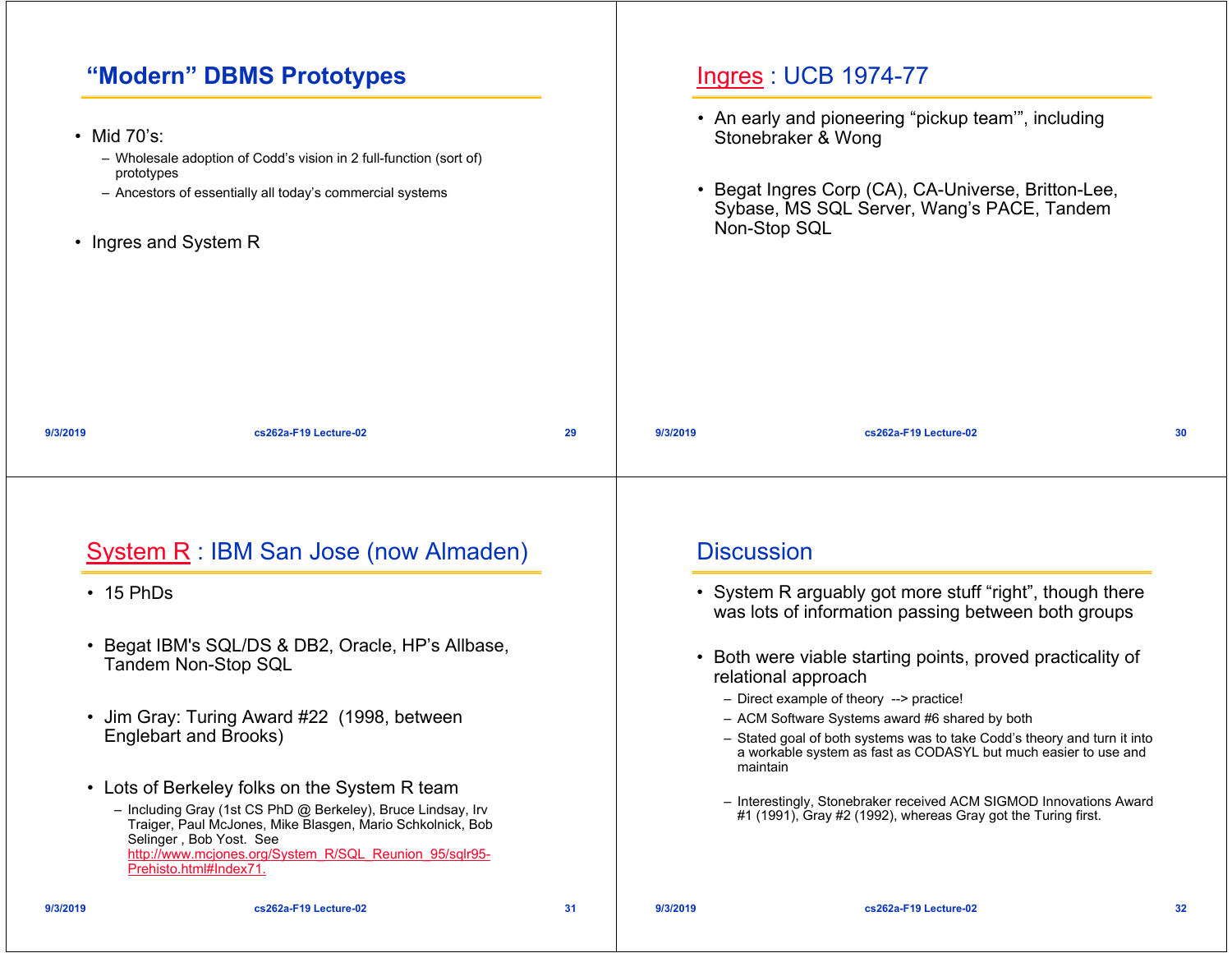#### **Commercial RDBMS**

|                | • Early 80's: commercialization of relational systems<br>- Ellison's Oracle beats IBM to market by reading white papers                                                                                                                                                                                                                                                                                                                                                                                                                                                                                                           |    |          | • Mid 80's: SQL becomes "intergalactic standard"<br>- DB2 becomes IBM's flagship product<br>- IMS "sunseted" |    |
|----------------|-----------------------------------------------------------------------------------------------------------------------------------------------------------------------------------------------------------------------------------------------------------------------------------------------------------------------------------------------------------------------------------------------------------------------------------------------------------------------------------------------------------------------------------------------------------------------------------------------------------------------------------|----|----------|--------------------------------------------------------------------------------------------------------------|----|
| (Non-Stop SQL) | - IBM releases multiple RDBMSs, settles down to DB2<br>- Gray (System R), Jerry Held (Ingres) and others join Tandem<br>- Kapali Eswaran starts EsVal, which begets HP Allbase and Cullinet<br>- Relational Technology Inc (Ingres Corp), Britton-Lee/Sybase,<br>Wang PACE grow out of Ingres group<br>- CA releases CA-Universe, a commercialization of Ingres<br>- Informix started by Cal alum Roger Sippl (no pedigree to research)<br>- Teradata started by some Cal Tech alums, based on proprietary<br>networking technology (no pedigree to software research, though<br>see parallel DBMS discussion later in semester!) |    |          |                                                                                                              |    |
| 9/3/2019       | cs262a-F19 Lecture-02                                                                                                                                                                                                                                                                                                                                                                                                                                                                                                                                                                                                             | 33 | 9/3/2019 | cs262a-F19 Lecture-02                                                                                        | 34 |

#### Today

- Network & hierarchical are legacy systems (though commonly in use!)
	- IMS still widely used in banking, airline reservations, etc. (remains a major IBM cash cow)
- Relational market commoditized
	- Microsoft, Oracle and IBM fighting over bulk of market
	- NCR Teradata, Sybase, HP Nonstop and a few others vying to survive on the fringes
	- OpenSource coming of age, including MySQL, PostgreSQL, Ingres (reborn)
	- BerkeleyDB is an embedded transactional store that is widely used as well, but now owned by Oracle
	- XML and object-oriented features have pervaded the relational products as both interfaces and data types, further complicating the "purity" of Codd's vision

# **Database View of Applications**

The Rise of SQL

- Big, complex record-keeping applications like SAP and PeopleSoft, which run *over* a DBMS
- "Enterprise applications" to keep businesses humming
	- ERP: Enterprise Resource Planning (SAP, Baan, PeopleSoft, Oracle, IBM, etc.)
	- CRM: Customer Relationship Management (E.phiphany, Siebel, Oracle, IBM, *Salesforce*, etc.)
	- SCM: Supply Chain Management (Trilogy, i2, Oracle, IBM, etc.)
	- Human Resources, Direct Marketing, Call Center, Sales Force Automation, Help Desk, Catalog Management, etc.
- Typically client-server (a Sybase "invention") with a formbased API
	- Focus on resource management secondary to focus on data management
- Traditionally, a main job of a DBMS is to make these kinds of apps easy to write

**9/3/2019**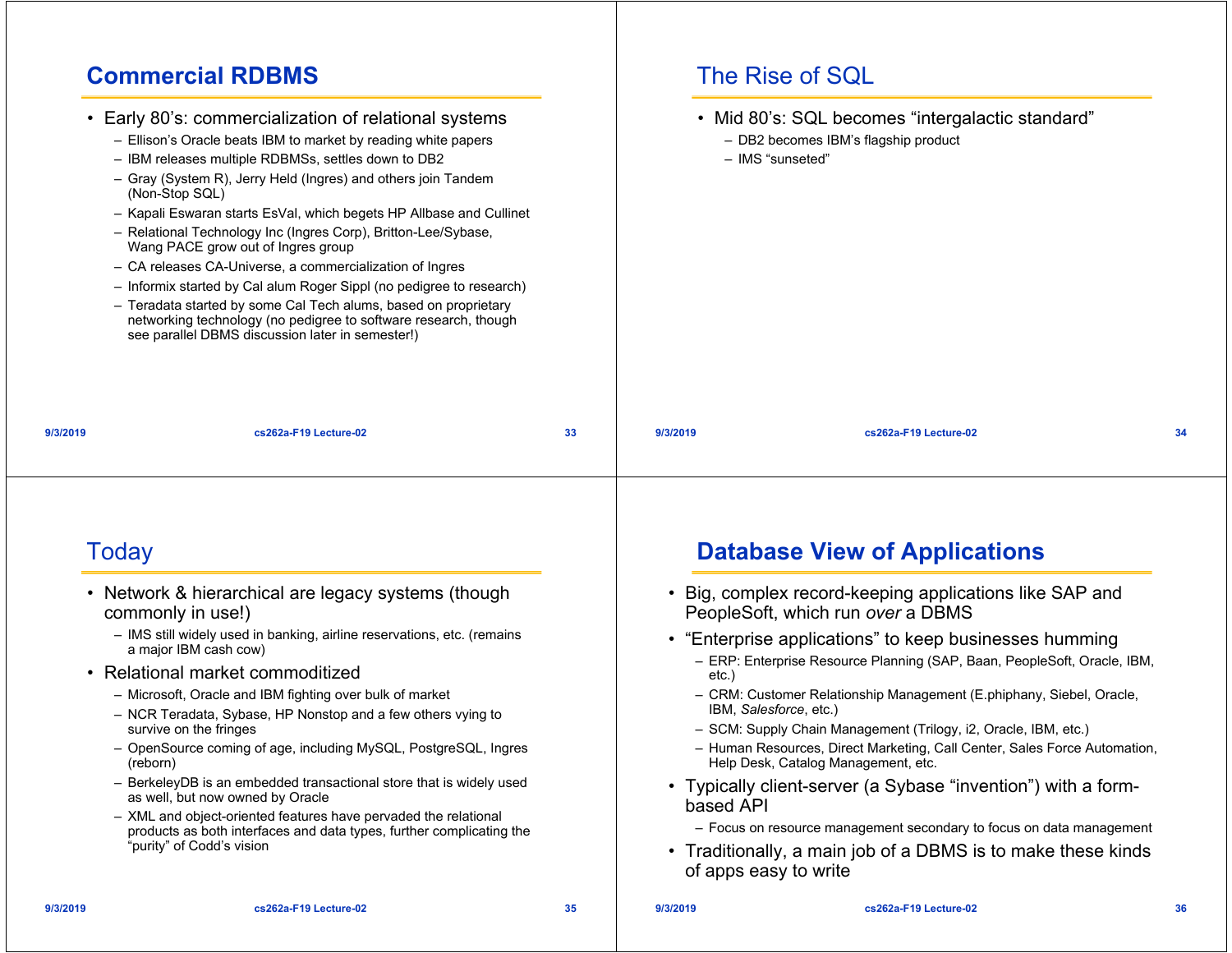|                                                                                                                                                                                                                                                       | <b>Relational System Architecture</b>                                                                                                                                                   |    |          | <b>Relational System Architecture</b>                                                                                                                      |    |
|-------------------------------------------------------------------------------------------------------------------------------------------------------------------------------------------------------------------------------------------------------|-----------------------------------------------------------------------------------------------------------------------------------------------------------------------------------------|----|----------|------------------------------------------------------------------------------------------------------------------------------------------------------------|----|
| Disk management choices:<br>- file per relation<br>- big file in file system<br>- raw device<br>• Process Model:<br>- process per user<br>- server<br>- multi-server<br>• Hardware Model:<br>$-$ shared nothing<br>$-$ shared memory<br>- shared disk | • RDMBS are BIG, hard to modularize pieces of software<br>- Many macro and micro scale system design decisions<br>- We'll focus on macro design issues today (micro in future lectures) |    | - parser | Basic modules:<br>- query rewrite<br>- optimizer<br>- query executor<br>$-$ access methods<br>- buffer manager<br>- lock manager<br>- log/recovery manager |    |
| 9/3/2019                                                                                                                                                                                                                                              | cs262a-F19 Lecture-02                                                                                                                                                                   | 37 | 9/3/2019 | cs262a-F19 Lecture-02                                                                                                                                      | 38 |

#### **Notes on System R**

- Some "systems chestnuts" seen in this paper:
	- Expect to throw out the 1st version of the system
	- Expose internals via standard external interfaces whenever possible (e.g. catalogs as tables, the /proc filesystem, etc.)
	- Optimize the fast path
	- Interpretation vs. compilation vs. intermediate "opcode" representations
	- Component failure as a common case to consider
	- Problems arising from interactions between replicated functionality (in this case, scheduling)

## Some important points of discussion

- Flexibility of storage mechanisms:
	- Domains/inversions vs. heap-files/indexes
- Use of TID-lists common in modern DBMS so be doctrinaire? What about Data Independence?
	- One answer: you have to get transactions right for each "access method"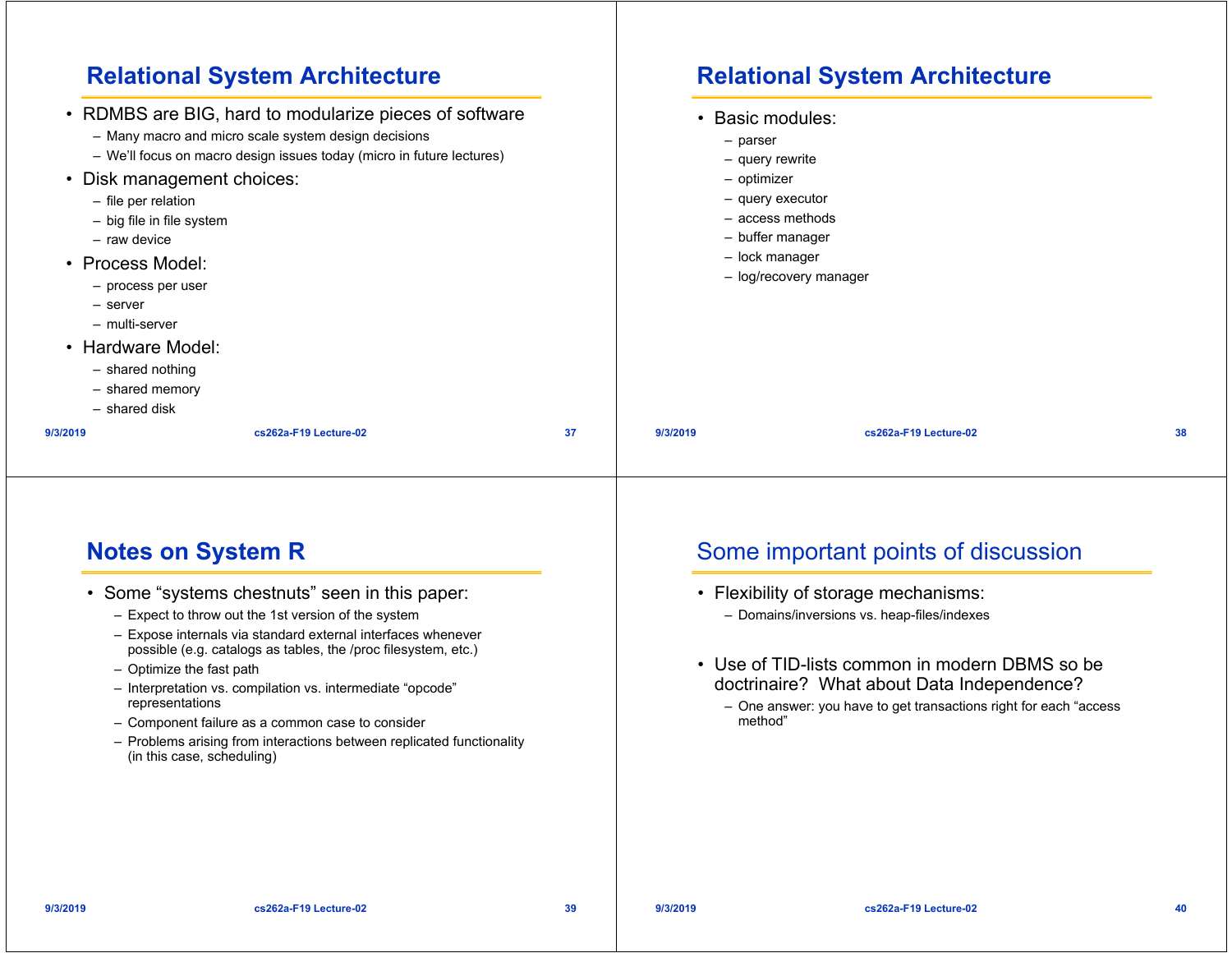|          | Some important points of discussion<br>• System R was often CPU bound (though that's a coarse-<br>grained assertion -- really means NOT disk-bound)<br>- This is common today in well-provisioned DBMSs as well. Why?<br>• DBMSs are not monolithic designs, really<br>- The RSS stuff does intertwine locking and logging into disk access,<br>indexing and buffer management. But RDS/RSS boundary is clean, and<br>RDS is decomposable.                                                                                                                                                 |    |          | Some important points of discussion<br>• Access control via views: a deep application of data<br>independence?!<br>• Transactional contribution of System R (both<br>conceptual and implementation) as important as<br>relational model, and in fact should be decoupled<br>from relational model.                                                                                                                                                                                                                                                                                                                                                                                                                                                                                                                                                                                                                                                                                               |    |
|----------|--------------------------------------------------------------------------------------------------------------------------------------------------------------------------------------------------------------------------------------------------------------------------------------------------------------------------------------------------------------------------------------------------------------------------------------------------------------------------------------------------------------------------------------------------------------------------------------------|----|----------|--------------------------------------------------------------------------------------------------------------------------------------------------------------------------------------------------------------------------------------------------------------------------------------------------------------------------------------------------------------------------------------------------------------------------------------------------------------------------------------------------------------------------------------------------------------------------------------------------------------------------------------------------------------------------------------------------------------------------------------------------------------------------------------------------------------------------------------------------------------------------------------------------------------------------------------------------------------------------------------------------|----|
| 9/3/2019 | cs262a-F19 Lecture-02                                                                                                                                                                                                                                                                                                                                                                                                                                                                                                                                                                      | 41 | 9/3/2019 | cs262a-F19 Lecture-02                                                                                                                                                                                                                                                                                                                                                                                                                                                                                                                                                                                                                                                                                                                                                                                                                                                                                                                                                                            | 42 |
|          | The "Convoy Problem"<br>• A classic cross-level scheduling interaction<br>- We will see this again!<br>• Poorly explained in the paper, three big issues<br>• Two interactions between OS and DB scheduling:<br>- #1: OS can preempt a database "process" even when that process<br>is holding a high-traffic DB lock<br>- #2: DB processes sitting in DB lock queues use up their OS<br>scheduling quanta while waiting (poorly explained in text), then are<br>removed from the "multiprogramming set" and go to "sleep" – and<br>an expensive OS dispatch is required to run them again |    |          | <b>Convoy Problem (Con't)</b><br>• Last issue is DBMS uses a FCFS wait queue for lock<br>- For a high-traffic DB lock, DB processes will request it on average every<br>T timesteps<br>- If the OS preempts a DB process holding that high-traffic DB lock, the<br>queue behind the lock grows to include almost all DB processes<br>- Moreover, the queue is too long to be drained in T timesteps, so it's<br>"stable" -- every DB process queues back up before the queue drains,<br>and they burn up their quanta pointlessly waiting in line, after which they<br>are sent to sleep<br>- Hence each DB process is awake for only one grant of the lock and the<br>subsequent T timesteps of useful work, after which they queue for the<br>lock again, waste their quanta in the queue, and are put back to sleep<br>• The result is that the useful work per OS waking period is<br>about T timesteps, which is shorter than the overhead of<br>scheduling – hence the system is thrashing |    |
| 9/3/2019 | cs262a-F19 Lecture-02                                                                                                                                                                                                                                                                                                                                                                                                                                                                                                                                                                      | 43 | 9/3/2019 | cs262a-F19 Lecture-02                                                                                                                                                                                                                                                                                                                                                                                                                                                                                                                                                                                                                                                                                                                                                                                                                                                                                                                                                                            | 44 |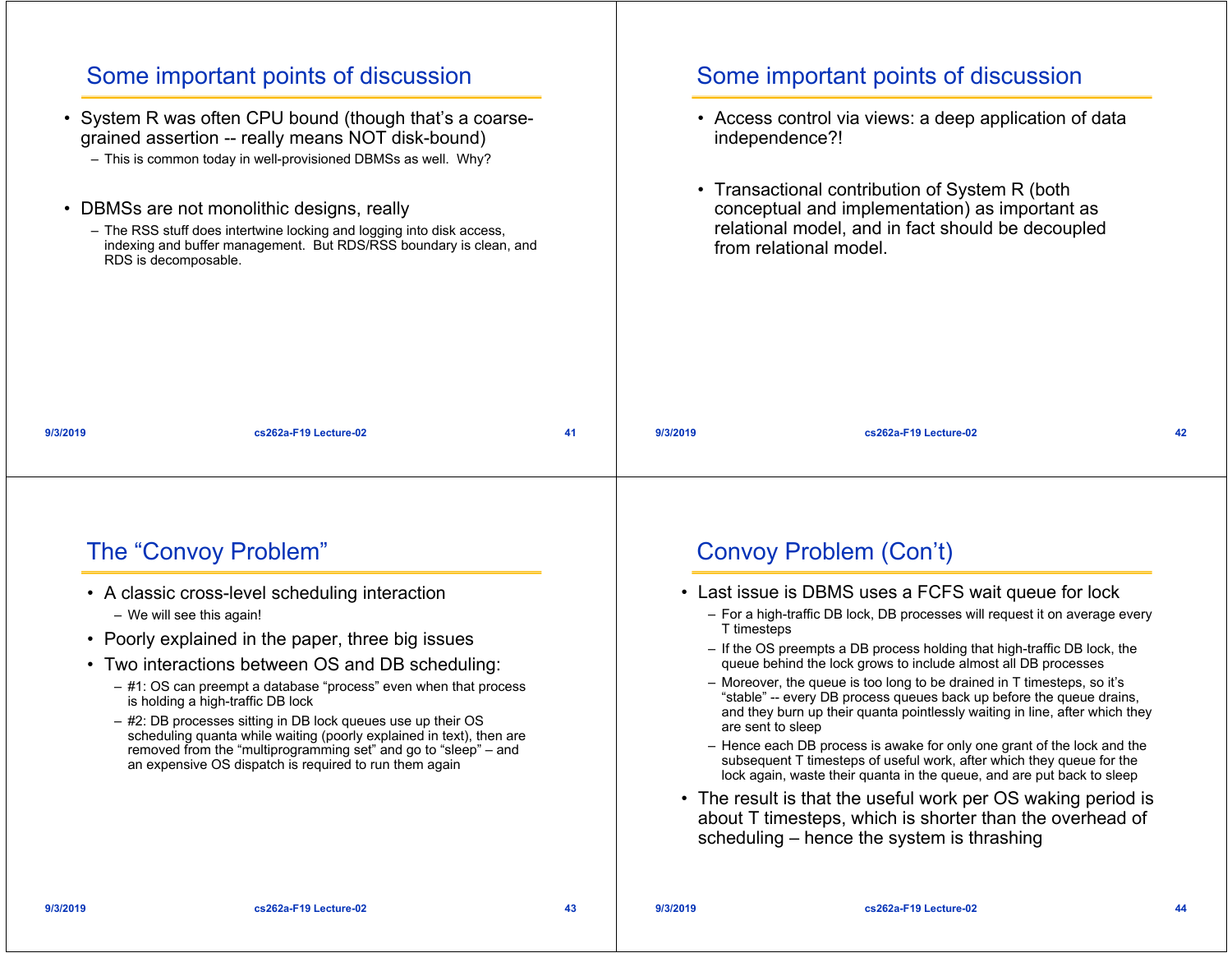### "Solution"

| <b>System R and INGRES</b>                                                                                                                                                                                                                                                                                                                                                                                                                                                                                                                                                                                                                                                                                                                     | "Solution"                                                                                                                                                                                                                                                                                                                                                                                                                                                                                                                                                                                                                                                        |           |
|------------------------------------------------------------------------------------------------------------------------------------------------------------------------------------------------------------------------------------------------------------------------------------------------------------------------------------------------------------------------------------------------------------------------------------------------------------------------------------------------------------------------------------------------------------------------------------------------------------------------------------------------------------------------------------------------------------------------------------------------|-------------------------------------------------------------------------------------------------------------------------------------------------------------------------------------------------------------------------------------------------------------------------------------------------------------------------------------------------------------------------------------------------------------------------------------------------------------------------------------------------------------------------------------------------------------------------------------------------------------------------------------------------------------------|-----------|
| • The prototypes that all current systems are based on<br>• Basic architecture is the same, and many of the<br>ideas remain in today's systems:<br>- Optimizer remains, largely unchanged<br>- RSS/RDS divide remains in many systems<br>- SQL, cursors, duplicates, NULLs, etc.<br>» the pros and cons of duplicates. Alternatives?<br>» pros and cons of NULLs. Alternatives?<br>» grouping and aggregation<br>- updatable single-table views<br>- begin/end xact at user level, savepoints and restore, catalogs as<br>relations, flexible security (GRANT/REVOKE), integrity constraints<br>- triggers (!!), clustering, compiled queries, B-trees<br>- Nest-loop & sort-merge join, all joins 2-way<br>- dual logs to support log failure | • Attacks the only issue that can be handled without<br>interacting with the OS: #3 the FCFS DB lock queue<br>- Paper's explanation is confusing<br>• Point is to always allow any one of the DB processes<br>currently in the "multiprogramming set" to<br>immediately get the lock without burning a quantum<br>waiting on the lock<br>- Hence no quanta are wasted on waiting, so each process spends<br>almost all of its allotted quanta on "real work"<br>- Technically, this is not "fair", however, it is "efficient"!<br>• Note that the proposed policy achieves this without<br>needing to know which processes are in the OS'<br>multiprogramming set |           |
| 45<br>9/3/2019<br>cs262a-F19 Lecture-02<br>46                                                                                                                                                                                                                                                                                                                                                                                                                                                                                                                                                                                                                                                                                                  | cs262a-F19 Lecture-02                                                                                                                                                                                                                                                                                                                                                                                                                                                                                                                                                                                                                                             | 9/3/2019  |
| <b>OS and DBMS: Philosophical Similarities</b><br>• UNIX paper: "The most important job of UNIX is to<br>provide a file system"<br>- UNIX and System R are both "information management" systems!<br>- both also provide programming APIs for code<br>• Both providing what they think are crucial APIs for<br>applications                                                                                                                                                                                                                                                                                                                                                                                                                    | Stuff they got wrong:<br>• Shadow paging<br>• Predicate locking<br>SQL language<br>- Duplicate semantics<br>- Subqueries vs. joins<br>- Outer join<br>• Rejected hashing                                                                                                                                                                                                                                                                                                                                                                                                                                                                                          | $\bullet$ |
|                                                                                                                                                                                                                                                                                                                                                                                                                                                                                                                                                                                                                                                                                                                                                |                                                                                                                                                                                                                                                                                                                                                                                                                                                                                                                                                                                                                                                                   |           |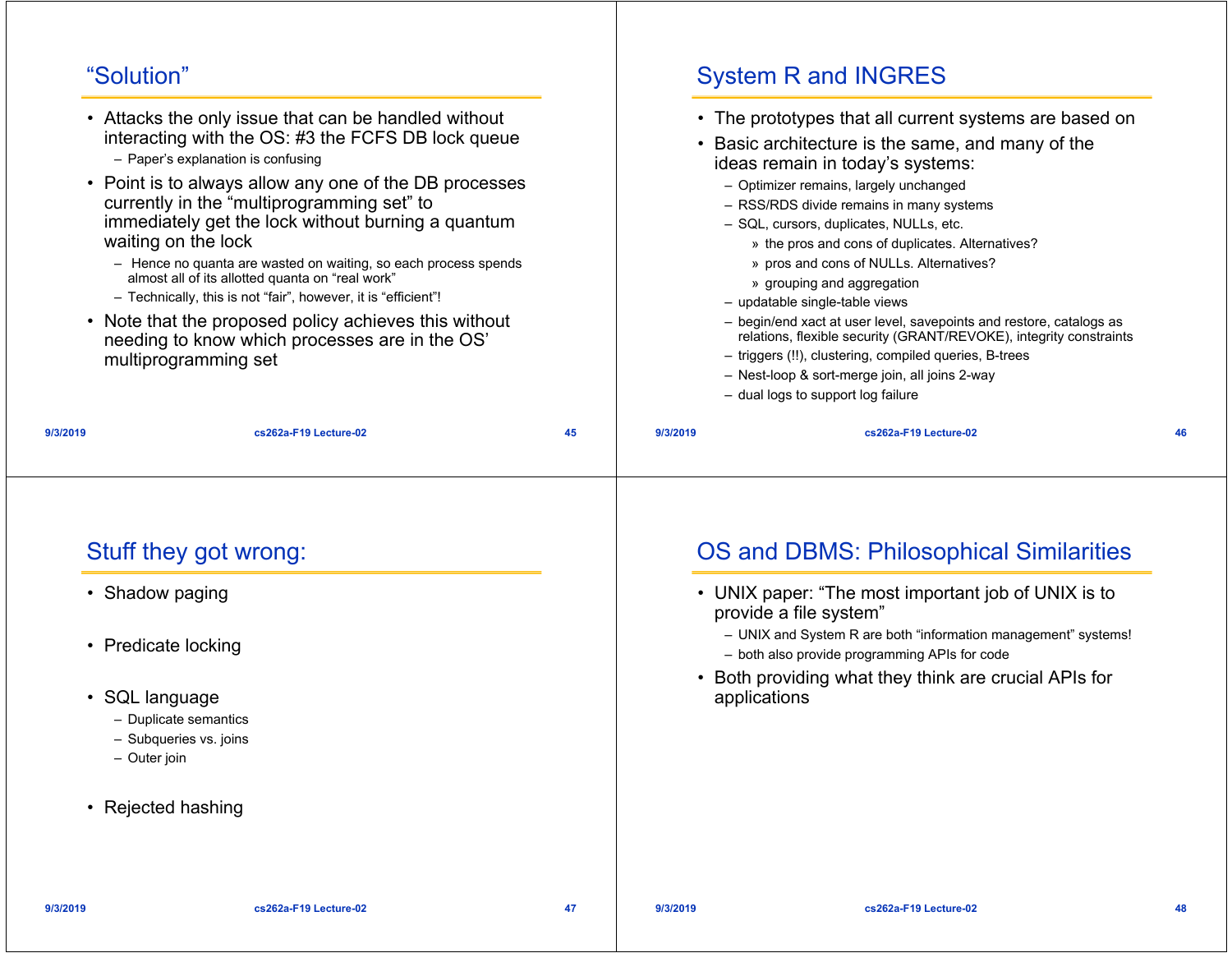### Difference in Focus

- • Bottom-Up (elegance of system) vs. Top-Down (elegance of semantics)
	- main goal of UNIX: provide a small *elegant* set of mechanisms, and have programmers (i.e. C programmers) build on top of it.
		- » They are proud that "No large 'access method' routines are required to insulate the programmer from system calls". OS viewed its role as *presenting hardware to computer programmers.*
		- » No native locking mechanisms!
	- main goal of System R and Ingres: provide a complete system that insulated programmers (i.e. SQL + scripting) from the system
		- » Guarantee clearly defined *semantics* of data and queries. After all, DBMS views its role as *managing data for application programmers.*
- Affects where the complexity goes!
	- to the system, or the end-programmer?
	- question: which is better? in what environments?
	- follow-on question: are internet systems more like enterprise apps (traditionally built on DBMSs) or scientific/end-user apps (traditionally built over OSes and files)? Why?

```
9/3/2019
```
**cs262a-F19 Lecture-02 49**

# **Achilles' Heel**

- Achilles' heel of RDBMSs: a closed box
	- Cannot leverage technology without going through the full SQL stack
	- One solution: make the system extensible, convince the world to download code into the DBMS
	- Another solution: componentize the system (hard? RSS is hard to bust up, due to transaction semantics)
- Achilles' heel of OSes: hard to decide on the "right" level of abstraction
	- As we'll read, many UNIX abstractions (e.g. virtual memory) *hide too much detail*, messing up semantics. On the other hand, too low a level can cause too much programmer burden, and messes up the elegance of the system
	- One solution: make the system extensible, convince the fancy apps to download code into the OS
	- Another solution: componentize the system (hard, due to protection issues)

| . .<br>/3/201 |
|---------------|
|---------------|

**cs262a-F19 Lecture-02 50**

#### **Communities**

- Traditionally separate communities, despite subsequently clear need to integrate
	- UNIX paper: "We take the view that locks are neither necessary nor sufficient, in our environment, to prevent interference between users of the same file. They are unnecessary because we are not faced with large, single-file data bases maintained by independent processes."
	- System R: "has illustrated the feasibility of compiling a very highlevel data sublanguage, SQL, into machine-level code".

# **Is this a good paper?**

- What were the authors' goals?
- What about the evaluation/metrics?
- Did they convince you that this was a good system/approach?
- Were there any red-flags?
- What mistakes did they make?
- Does the system/approach meet the "Test of Time" challenge?
- How would you review this paper today?